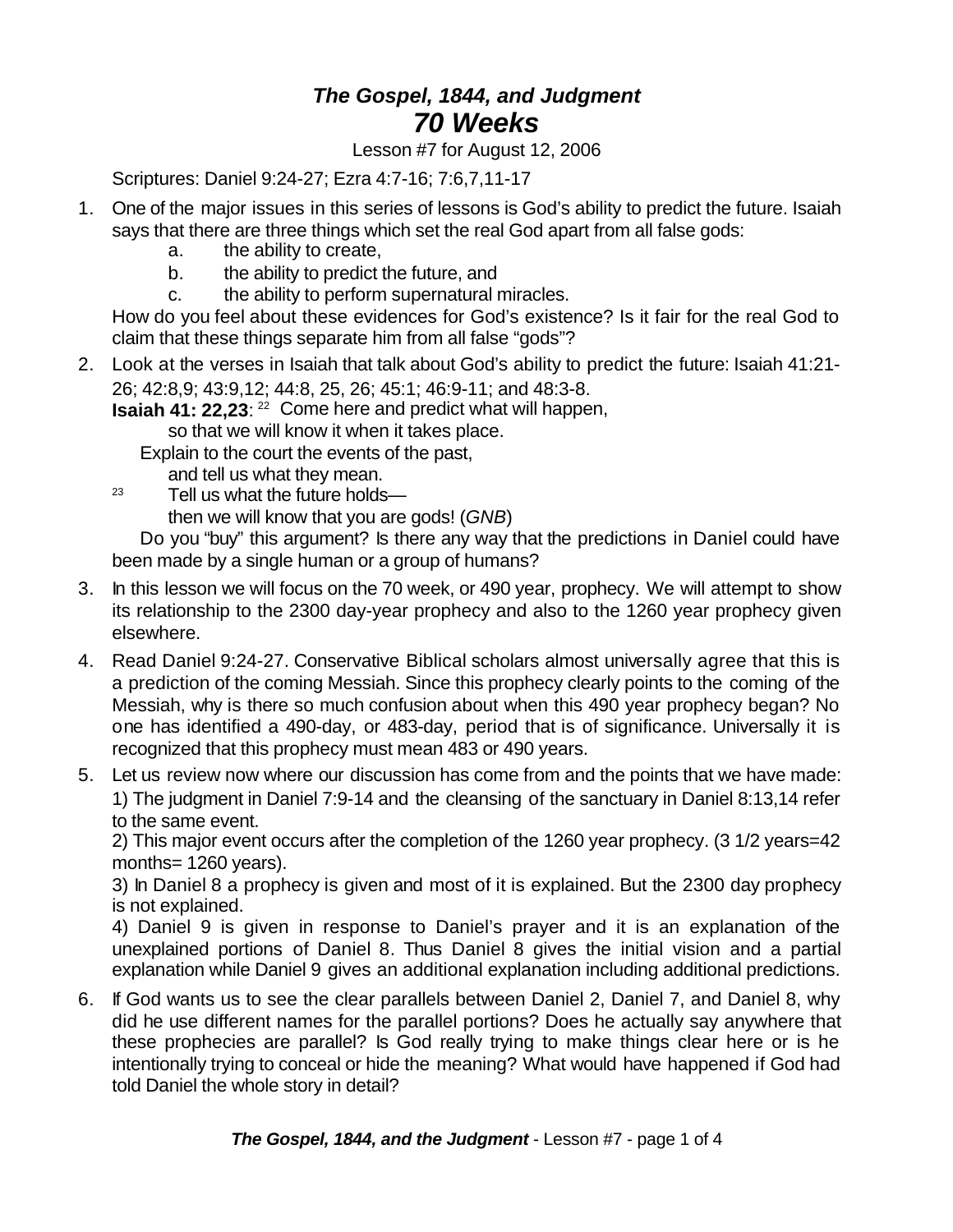- 7. Why do you think God chooses to give another time prophecy as a partial explanation of the previous time prophecy? Does this seem like it is just adding to the confusion?
- 8. Review the major events surrounding the giving of these prophecies and looking forward to the events that are the fulfillment of them. As we mentioned in the end of our previous lesson Daniel is praying earnestly that the children of Israel will return to Jerusalem to reestablish a righteous relationship with their heavenly Father. God does not disillusion Daniel by telling him the truth about what is going to happen when the children of Israel go back to Jerusalem! **But God is not looking forward to a return to Jerusalem and establishing a military or civilian presence there as a major victory for the cause of truth! He understands that when they return to Jerusalem they will very quickly become just as wicked as the people that were taken from Jerusalem before the captivity.** Such a return to Jerusalem could never represent what God is hoping to accomplish through his people. Notice the specific words that Daniel is told "seven times seventy years is the length of time God has set for freeing your people and your holy city from sin and evil..." (Daniel 9:24, *GNB*) **If we recognize that God's goal is a deliverance from sin and evil then we must look forward to the coming of Jesus Christ or perhaps even to the end of the world! These are exactly the events which God has in mind!**
- 9. Notice that the word used in Daniel 9:24 is translated "cut off", "determined", "decreed", etc. The basic Hebrew word means "to cut off". Cut off from what? The only plausible explanation is that this 490 year period is cut off from the 2300 year prophecy given in Daniel 8:14. If this is not the case then we have no identifiable points to which we can attach the 2300 day-year prophecy.
- 10. Let us now look at some of the dates that are of importance in trying to determine the details in the fulfillment of this 70 week, or 490 year, prophecy. Jeremiah prophesied in Jeremiah 29:10 that 70 years from Babylon's conquest of Jerusalem the children of Israel would be allowed to return. In Daniel 9, Daniel is praying for the fulfillment of this prophecy. It is fulfilled in 536/35 B.C. About 50,000 people under Zerubbabel and Joshua the high priest returned to Jerusalem and began to rebuild. (See Ezra 1&2) They cleared off the Temple Mount and establish an altar for burnt offerings. But very quickly they were opposed by the surrounding peoples. And almost as quickly attempts to rebuild the Temple were stopped. **Under the able leadership and guidance of Haggai and Zechariah the rebuilding ofthe Temple was began again in 520 B.C. and was completed in 516 B.C.**
- 11. Four decrees were issued that might possibly qualify as fulfilling Daniel 9:24.

A) The first decree was given by Cyrus and is recorded in Ezra 1:2-4 and issued in the first full Jewish calendar year of Cyrus in 537 B.C. It gave the Jews permission to return to their homeland. It authorized them to rebuild the Temple and allowed them to take financial assistance with them. **This was not permission to rebuild the city.**

B) In 520 B.C. Darius I issued a second degree for rebuilding of the Temple as found in Ezra 6:1-12. The Temple was finished and dedicated four years later in 516 B.C.

C) The third decree was given to Ezra himself and is recorded in Ezra 7:12-26. This decree bestowed upon Ezra authority to establish a government, install public officials, collect funds from the royal treasuries, and teach God's people and even non-Jews about worshiping and serving the true God. Note carefully the wording of this decree as recorded in the *Good News Bible*: (Ezra 7:17,18) <sup>17</sup> "You are to spend this money carefully and buy bulls, rams, lambs, grain, and wine and offer them on the altar of the Temple in Jerusalem.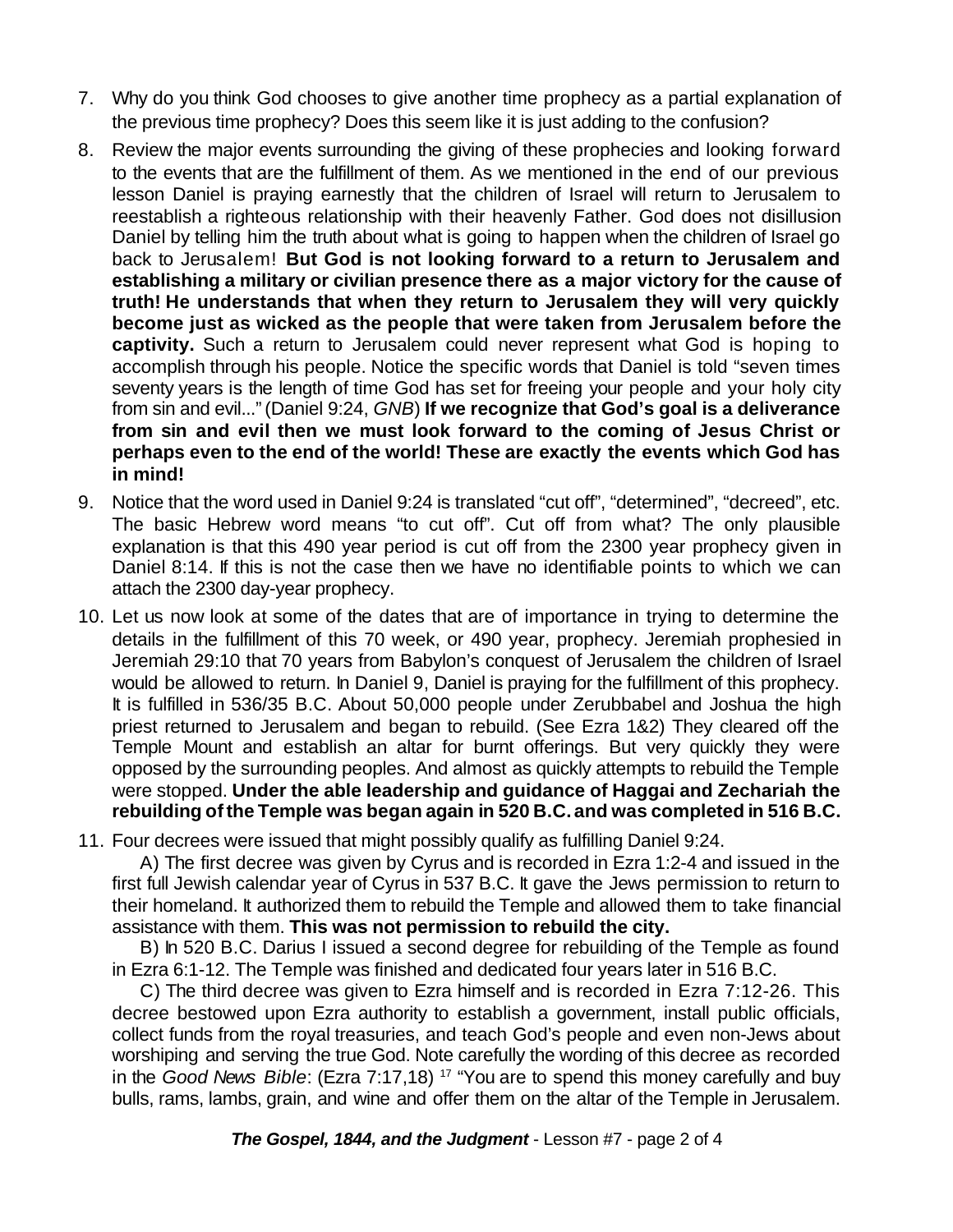<sup>18</sup> **you may use the silver and gold that is left over for what ever you and your people desire, in accordance with the will of your God.**" Unfortunately despite the efforts of Ezra the building project was stopped once again. The Western governors of the provinces of Medo-Persia wrote to the king and convinced him that if Jerusalem was rebuilt there would be a lot of trouble. So the building was stopped. (Ezra 4:13-23)

D) Finally king Artaxerxes sent Nehemiah to Jerusalem on a special mission with permission and responsibility to rebuild the city and especially to complete the wall. Much of the book of Nehemiah recounts how he did this.

- 12. Among these four decrees the one that most closely fits the wording of Daniel 9:24 is the decree issued to Ezra in 457 B.C. Fortunately for us, this date can be very firmly established. There are four main lines of evidence which guide us in establishing the dates for Artaxerxes' reign—**(1) the Greek historians, (2) Ptolemy's Canon, (3) the Babylonian business tablets, and (4) the Elephantine papyri from Egypt. All four lines of evidence point to the same chronological conclusion: Xerxes died in 465 B.C., and Artaxerxes came to the throne in the latter part of that same year.**
- 13. By reading Ezra 7:8 we see that this decree was tied to Artaxerxes' seventh year. From the ancient documents mentioned we can date Artaxerxes seventh year to that year which overlaps 458 and 457 B.C. By comparing the Babylonian calendar and the Jewish calendar we can determine that it was in 457 B.C. when Ezra traveled with his group back to Jerusalem.
- 14. If we remember that there was no year dated zero we can then calculate from 457 B.C. down to 34 A.D. (457 + 33 [plus one year to account for the missing year "0"] = 490). The final year of the prophecy which is especially emphasized then goes from A.D. 27 to A.D. 34. There is quite solid historical evidence that Jesus was baptized in A.D. 27. He was crucified in the spring of A.D. 31. In A.D. 34, after the stoning of Stephen, the Christian Church scattered from Jerusalem to all parts of the world. (Acts 8:1) Thus the Jewish people were no longer the special target of God's redemptive activity. The special time period of 490 years set apart for them had been completed.
- 15. Is there any question in your mind about the identity of "Messiah, the prince"? The word Messiah means the anointed one and is the Hebrew equivalent of the Greek *Christos*, and our English word, Christ.
- 16. Let us review now the major points that we have seen: A) 70 seven's or 70 weeks were cut off for God to specifically work with his Jewish family. These 70 weeks or 490 years were cut off from the 2300 day prophecy of Daniel 8:14. There was no other prophecy from which it could be cut off. B) At the end of this period, events will lead to "an end to sin, atonement for wickedness, and an ushering in of the good news of righteousness." Is it clear in our minds what events are being referred to here? C)at the same time the anointed one will appear and be cut off. (Daniel 9:26)
- 17. Let us now look at the three specific time periods mentioned in the prophecy. 49 years or seven weeks were decreed for the rebuilding of the city of Jerusalem. This time period comes to an end in 408 B.C. Sixty-two weeks later the Messiah is anointed by his baptism in A.D. 27. One week later this special time period set apart for the Jewish people comes to an end, and because of persecution, most of the Christians from Jerusalem fled that city. In the midst of that final week–in the spring of A.D. 31–Jesus was crucified.
- 18. Can the events of the life of Jesus be attached to specific dates? Read Matthew 2:1,19-22; 27:1,2; Luke 2:1-7; **3:1-3**; 23:1-7. All of these historicalevents and characters can be dated